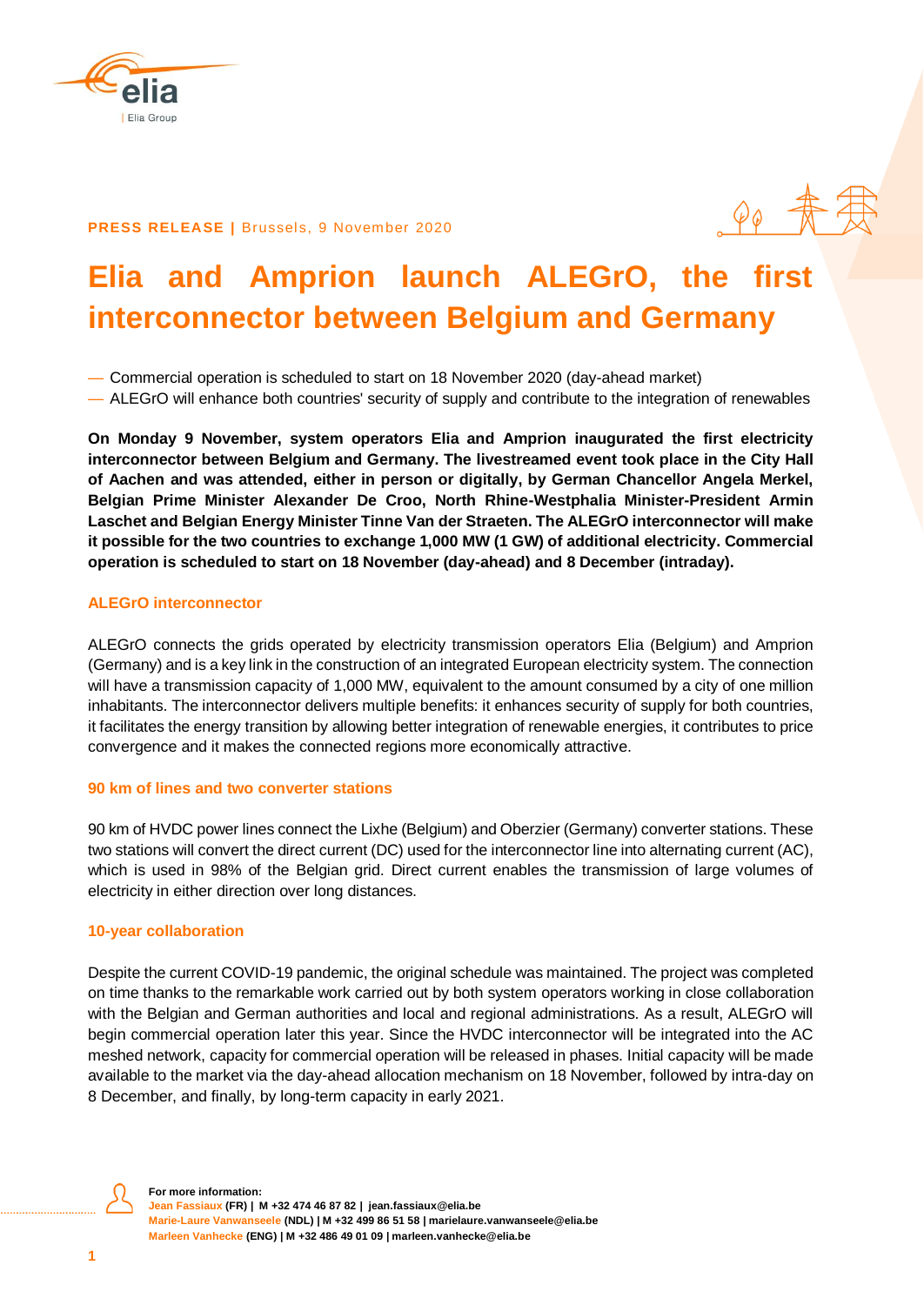



The success of the energy transition depends very much on the rapid expansion of networks. The new electricity connection between Belgium and Germany is not only important for our two countries, but also for electricity trading and system security across Europe as a whole. Therefore, today is also a good day for the internal energy market. *Angela Merkel, German Chancellor*



The fast and smooth implementation of ALEGrO demonstrates the strengths of European cooperation. With this connection we are strengthening our cooperation within the European internal electricity market and we and our Belgian neighbours and friends can support each other in restructuring the energy system with a view to the energy transition.

*Armin Laschet, Minister-President of North Rhine-Westphalia*

We welcome this project as it prepares us for the future – a future that will be shaped by new opportunities and new ways of looking at our societies: a post-COVID period in which, with the aid of the European Green Deal, Europe will become the first climate-neutral continent by 2050. The ALEGrO project is an important step in developing a common future for our countries. An ambitious climate policy goes hand in hand with the transition towards a sustainable energy system, moving away from nuclear energy and fully embracing climate-neutral energy sources. By designing our energy policy we shape and create our common future.

*Tinne Van der Straeten, Belgian Federal Minister of Energy*